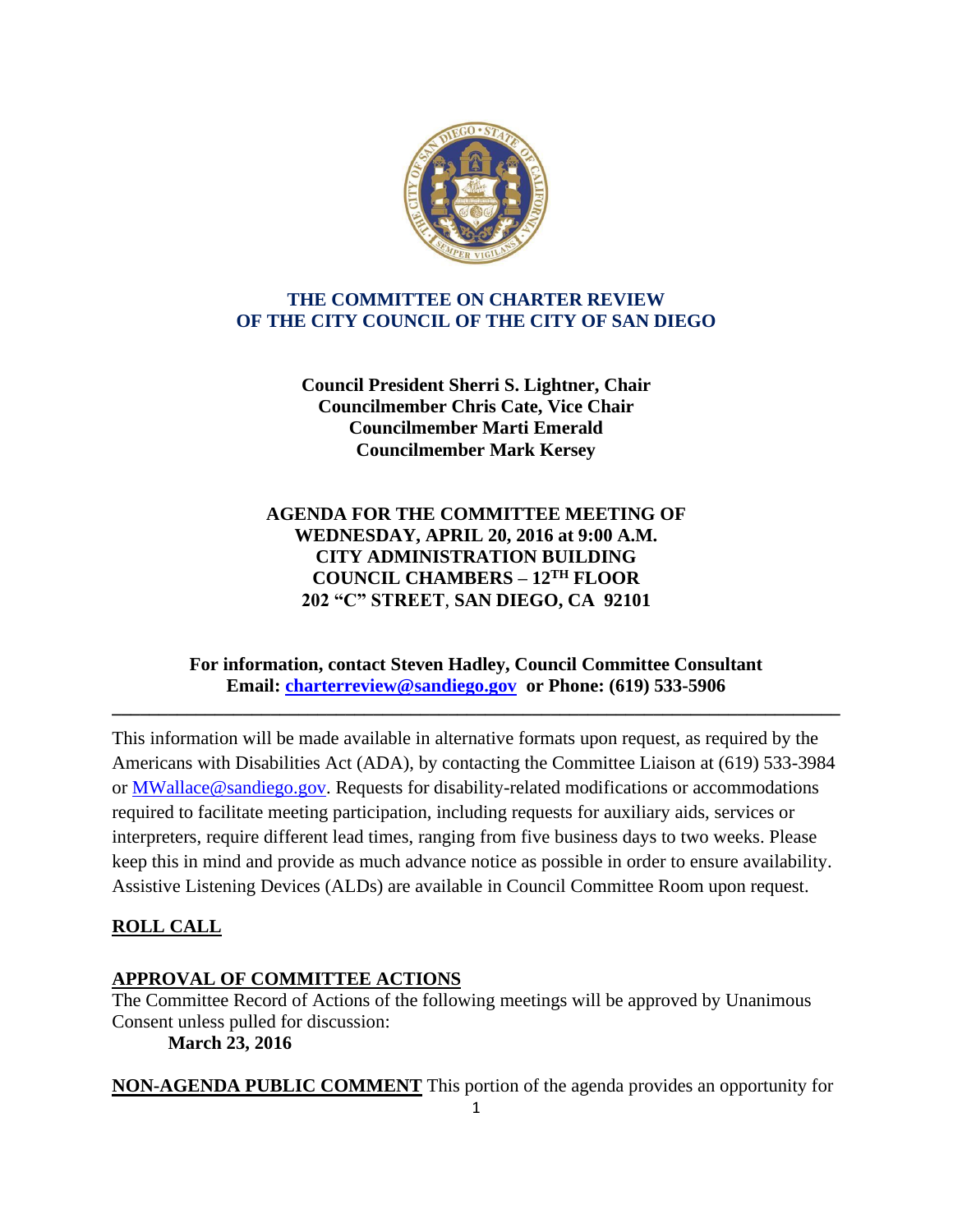members of the public to address the Committee on items of interest within the jurisdiction of the Committee. (Comments relating to items on today's docket are to be taken at the time the item is heard.) Per Section 22.0101, Rule 2.6.2, of the San Diego Municipal Code, comments are limited to two (2) minutes and are non-debatable. To exercise this right, members of the public must submit a Public Comment Request form prior to the meeting. At the conclusion of the comment, the Committee Chair has the discretion to determine appropriate disposition of the matter. Pursuant to open meeting laws, no discussion or action, other than a referral, shall be taken by the Committee on any issue brought forth under Non-Agenda Public Comment.

#### **COMMITTEE MEMBERS, MAYOR, INDEPENDENT BUDGET ANALYST, CITY ATTORNEY, CITY CLERK, DIRECTOR OF LEGISLATIVE AFFAIRS COMMENT**

#### **REQUESTS FOR CONTINUANCE**

#### **DISCUSSION AGENDA:**

Current Charter language considered or referenced in the following items can be found in the [CITY CHARTER.](https://www.sandiego.gov/city-clerk/officialdocs/legisdocs/charter)

- ITEM 1: Consideration of recommendations from the Public Safety and Livable Neighborhoods Committee to amend section 43(d) – Citizen's Review Board on Police Practices and related Charter sections. *[\(Click here](http://docs.sandiego.gov/memooflaw/MS-2016-10.pdf) to read the City Attorney's March 23, 2016, memorandum - City Council Authority to Adopt Ordinances Pertaining to the Citizen's Review Board on Police Practices, [click here](http://docs.sandiego.gov/ccaction_psln/psln160323_actions.pdf) to read the actions of the March 23, 2016, Public Safety & Livable Neighborhoods Committee and Women Occupy San Diego's letter to the Charter Review Committee.)*
- ITEM 2: Consideration of the following sections from Article IX Retirement of Employees in response to prior Committee discussion. *[\(Click here](http://docs.sandiego.gov/councilcomm_agendas_attach/2016/cr_160420_2.pdf) to read the San Diego City Employees' Retirement System's January 15, 2016, and [click here](http://docs.sandiego.gov/councilcomm_agendas_attach/2016/cr_160420_2a.pdf) to read the July 13, 2015, letters and strikeout underline Charter sections.)*

A) § 141.2 Full and Fair Employee Contributions for the Defined Benefit Pension Plan Amend the section to allow the City Council to adopt an ordinance allowing the City to agree to pay to SDCERS all or any portion of overpayment of benefits or underpayment of contributions caused by the negligence of a City employee.

B) § 144 Board of Administration

1. Amend the section to give the Board of Administration all powers and duties provided in the Declaration of Group Trust for the SDCERS Group Trust effective July 1, 2007, and any amendments or successor trusts*. [\(Click here](http://docs.sandiego.gov/ccaction_bge/bge160316_Actions.doc.pdf) to read the actions of the March 16, 2016, Budget & Government Efficiency Committee.)*